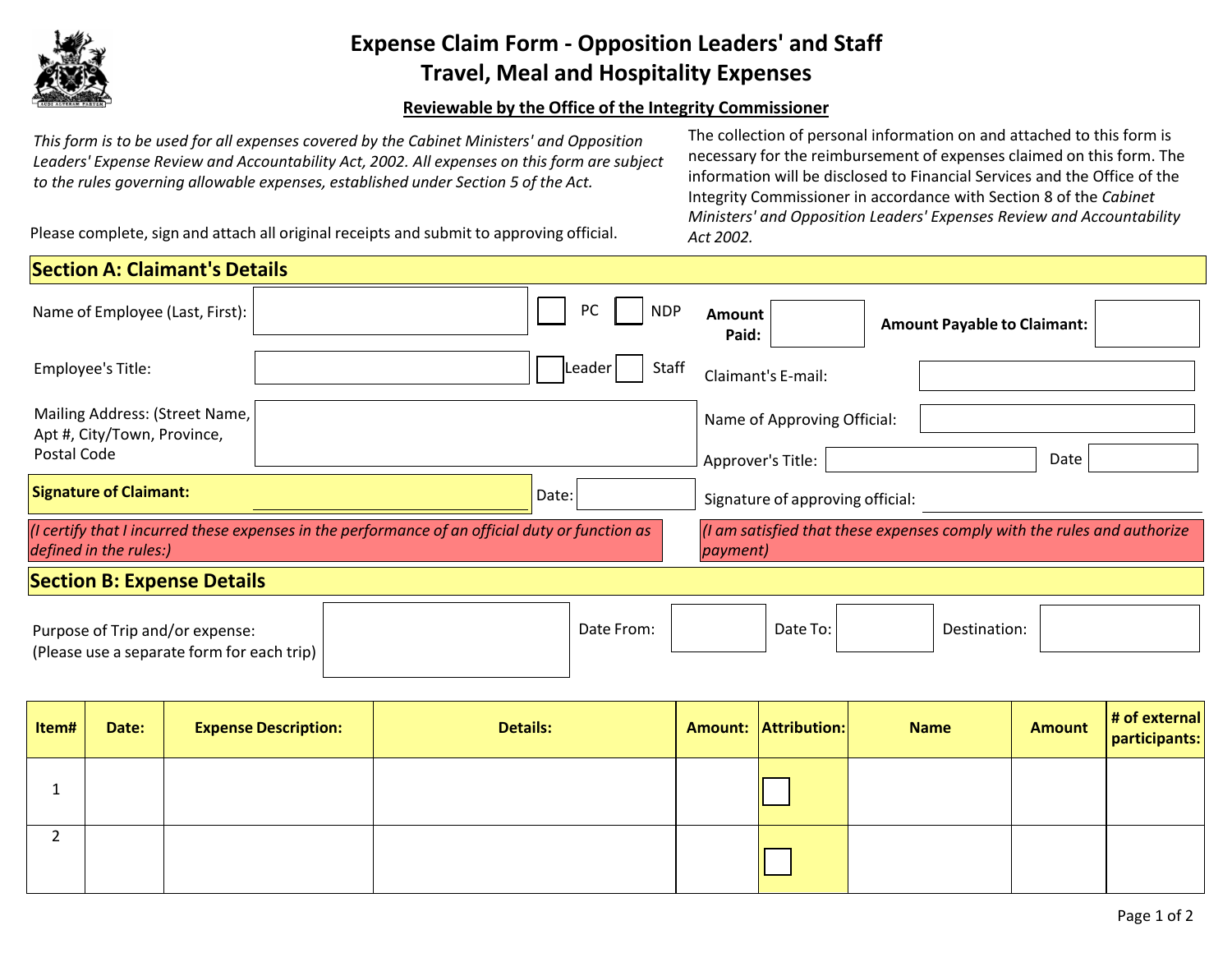| $\overline{\mathbf{3}}$ |  |  |  |  |
|-------------------------|--|--|--|--|
| $\overline{4}$          |  |  |  |  |
| $\overline{5}$          |  |  |  |  |
| $6\phantom{.}6$         |  |  |  |  |
| $\overline{7}$          |  |  |  |  |
| $\overline{8}$          |  |  |  |  |
| 9                       |  |  |  |  |
| 10                      |  |  |  |  |
| 11                      |  |  |  |  |
| 12                      |  |  |  |  |
| 13                      |  |  |  |  |

Total: \$ 0.00